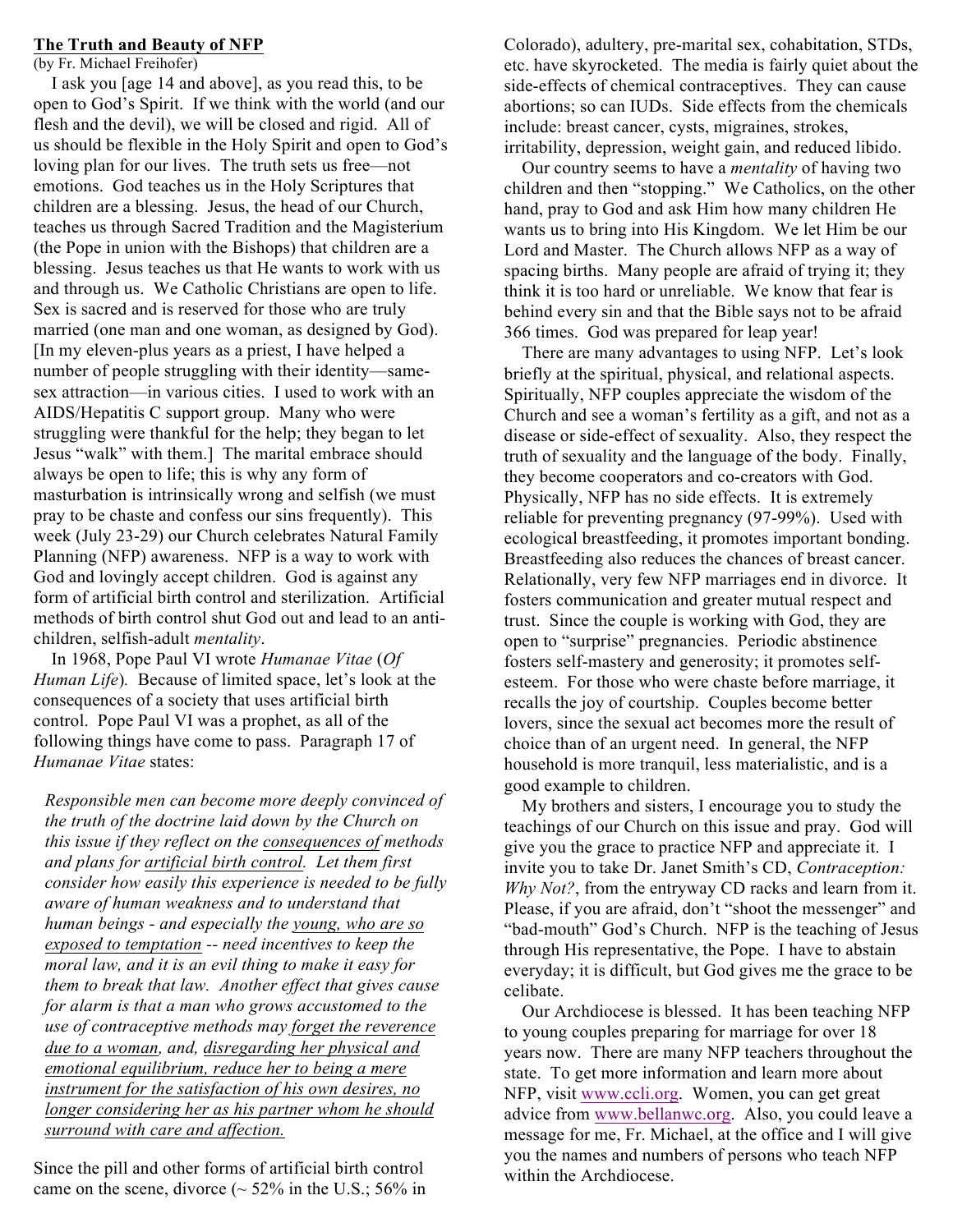#### **Why Satan Is So Scared of St. John Paul II, According to Rome's Chief Exorcist**

 [This was originally published in 2011 from Catholic News Agency. Note: Fr. Amorth died in September 2016.]

 The chief exorcist of Rome is seeing a rising number of young people coming under the influence of evil, but he has found in recent years that St. John Paul II is a powerful intercessor in the battle for souls.

 A small, unassuming office in southwest Rome seems a rather ordinary setting in which to play out a grand battle between good and evil. It is here, though, that Father Gabriele Amorth has carried out most of his 70,000 exorcisms over the past 30 years.

 The Ordinary & Extraordinary Powers of the Devil "The world must know that Satan exists," he told CNA in 2011. "The devil and demons are many and they have two powers, the ordinary and the extraordinary."

 The 86-year-old Italian priest of the Society of St. Paul and official exorcist for the Diocese of Rome explained the difference.

 "The so-called ordinary power is that of tempting man to distance himself from God and take him to Hell. This action is exercised against all men and women of all places and religions."

 As for the extraordinary powers used by Satan, Fr. Amorth explained it as how the Devil acts when he focuses his attention more specifically on a person. He categorized the expression of that attention into four types: diabolical possession; diabolical vexation like in the case of Padre Pio, who was beaten by the Devil; obsessions which are able to lead a person to desperation and infestation, and when the Devil occupies a space, an animal or even an object."

 Fr. Amorth says such extraordinary occurrences are rare but on the rise. He's particularly worried by the number of young people being affected by Satan through sects, séances and drugs. He never despairs, though.

 "With Jesus Christ and Mary, God has promised us that he will never allow temptations greater than our strengths."

 Hence he gives a very matter-of-fact guide that everybody can use in the fight against Satan.

 "The temptations of the Devil are defeated first of all by avoiding occasions (of temptation), because the Devil always seeks out our weakest points. And, then, with prayer. We Christians have an advantage because we have the Word of Jesus, we have the sacraments, prayer to God."

#### **"Because He Disrupted My Plans…"**

 Not surprisingly, 'Jesus Christ' is the name Fr. Amorth most often calls upon to expel demons. But he also turns to saintly men and women for their heavenly assistance. Interestingly, he said that in recent years one man – Pope Saint John Paul II – has proved to be a particularly powerful intercessor.

 "I have asked the demon more than once, 'Why are you so scared of John Paul II and I have had two different responses, both interesting. One, 'because he disrupted my plans.' And, I think that he is referring to the fall of communism in Russia and Eastern Europe. The collapse of communism."

 "Another response that he gave me, 'because he pulled so many young people from my hands.' There are so many young people who, thanks to John Paul II, were converted. Perhaps some were already Christian but not practicing, but then with John Paul II they came back to the practice. 'He pulled so many young people out of my hands.'"

## **And the most powerful intercessor of all?**

 "Of course, the Madonna is even more effective. Ah, when you invoke Mary!"

 "And, once I also asked Satan, 'but why are you more scared when I invoke Our Lady than when I invoke Jesus Christ?' He answered me, 'Because I am more humiliated to be defeated by a human creature than being defeated by Him."

#### **Keep Praying**

 The intercession of the living is also important, though, says Fr. Amorth. He reminds people that exorcism is a prayer and, as such, Christians can pray to liberate a soul or place from the Devil. However, three things are needed.

 "The Lord gave them (the Apostles) an answer that also for us exorcists is very important. He said that overcoming this type of demon, you need much faith, much prayer and much fasting. Faith, prayer and fasting."

 "Especially faith, you need so much faith. Many times also in the healings, Jesus does not say in the Gospel it is me who has healed you. He says, you are healed thanks to your faith. He wants faith in the people, a strong and absolute faith. Without faith you can do nothing."

 You can access additional links by accessing our online bulletin and clicking on the titles:

 **American Exorcist-In-Training Shares Stories of Battling Demons in Rome**

 **The Haunting Stories of 5 Saints Who Battled Demons**

 **How the Famous Sell Their Soul to Satan Why Are Demons So Afraid of Mary? The Sign From Which Demons Flee**